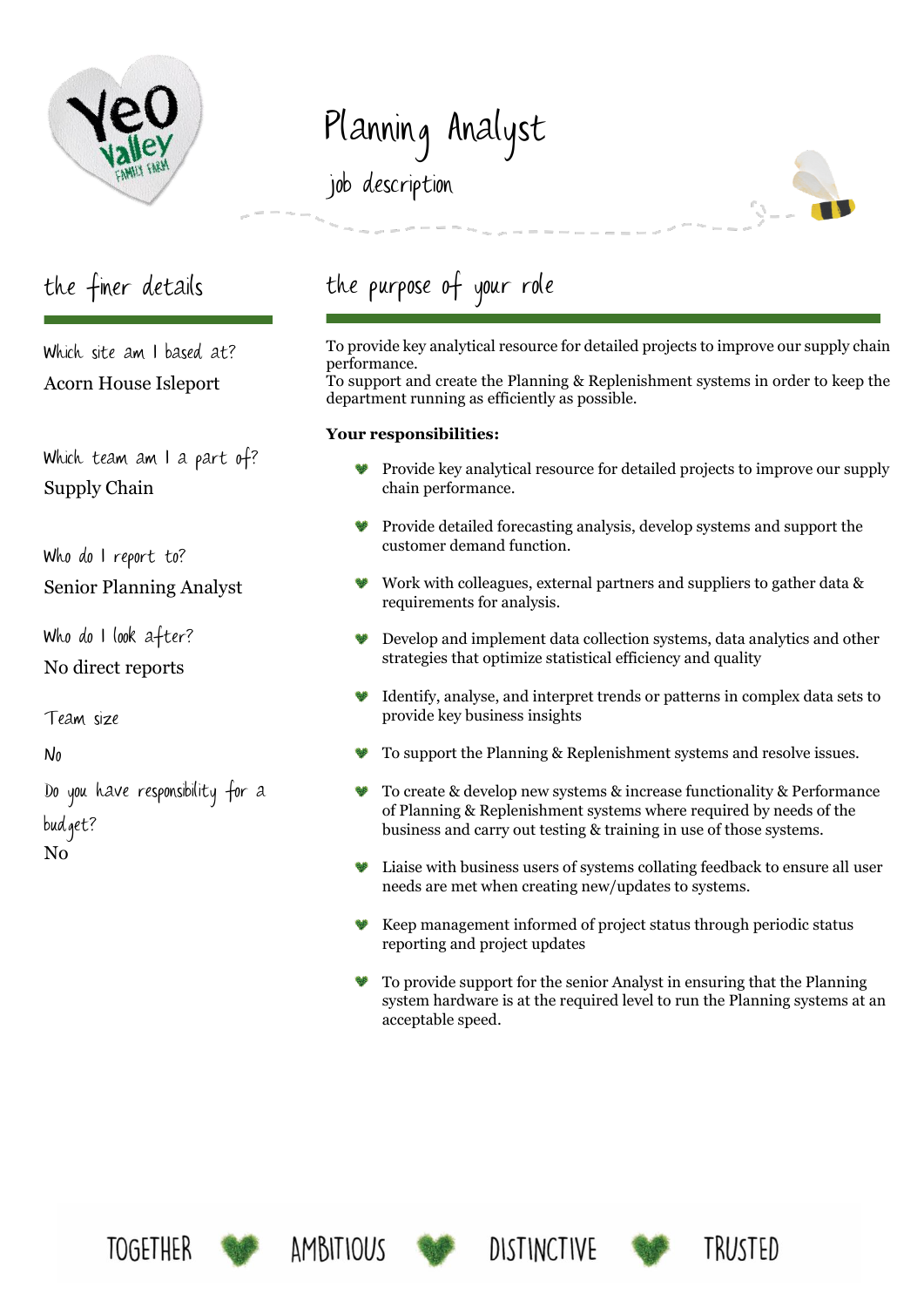### Qualifications & experience

#### **Essential:**

- Degree or equivalent professional qualification
- Demonstrable skills in statistical analysis.
- Strong analytical skills with the ability to collect, organize, analyse, and disseminate significant amounts of information with attention to detail and accuracy
- Excellent IT Skills ( Microsoft Excel) including Excel VBA
- An ability to influence people at all levels
- Positive attitude & Good Interpersonal skills
- Proactive and self-motivated
- Being able to work to strict deadlines.

#### **Desirable:**

- Experience in production planning/replenishment or related discipline in a relevant manufacturing environment.
- SQL view creation skills, simple view interrogation
- Excel Power pivot/power query knowledge
- Experience of Dash board reporting
- Experience of Dynamics and TXT software packages
- Experience in other software packages – Power BI, Smartsheet, and Microsoft Office & Teams.
- Evidence of self-development

# What good looks like for this role

#### **Demand Planning & Forecasting**

Level – 3

Using all relevant data sources & analysis to create effective visibility for upcoming demand across the required business horizons, to support effective utilization of company assets and materials to deliver effective customer service.

#### **Production Scheduling**

Level  $-2$ 

Development of detailed product and replenishment plans to meet demand forecast, achieve customer service objectives, optimise production performance, and minimise risk of redundant stock and materials

#### **Stock Management**

#### Level  $-3$

Development and implementation of effective stock strategies to support planned production schedules, optimise warehousing utilisation and costs, and minimise risk of redundant stock & materials

#### **Manufacturing functional expertise**

#### Level  $-2$

Developing all relevant production planning and replenishment strategies to optimise production performance to meet current and future business priorities

#### **Product Change Management**

 $Level - 1$ 

Development and delivery of effective change management processes to support dynamic product portfolio and minimise risk of redundant stocks and materials

#### **Data Analysis**

Level  $-3$ 

The process of Data Analysis, Reporting & Systems to provide business insight for making informed decisions